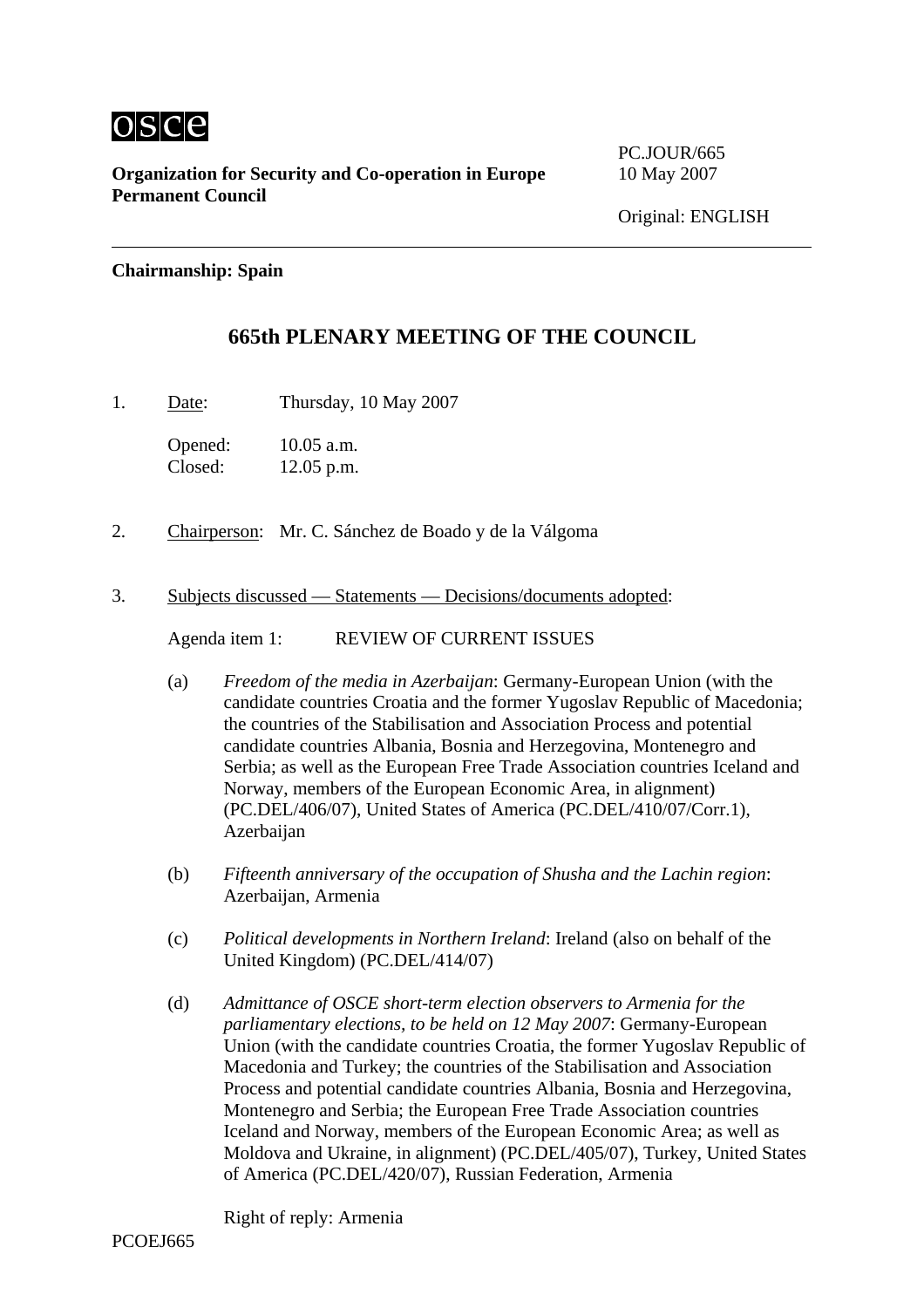(e) *Recent incidents in South Ossetia, Georgia*: Georgia (PC.DEL/409/07 OSCE+), Germany-European Union (with the candidate countries Croatia, the former Yugoslav Republic of Macedonia and Turkey; the countries of the Stabilisation and Association Process and potential candidate countries Albania, Bosnia and Herzegovina, Montenegro and Serbia; the European Free Trade Association countries Iceland and Norway, members of the European Economic Area; as well as Moldova and Ukraine, in alignment) (PC.DEL/407/07), United States of America (PC.DEL/411/07/Corr.1), Russian Federation

## Agenda item 2: OSCE CENTRE IN ALMATY

Chairperson, Head of the OSCE Centre in Almaty (PC.FR/10/07 OSCE+), Germany-European Union (with the candidate countries Croatia, the former Yugoslav Republic of Macedonia and Turkey; the countries of the Stabilisation and Association Process and potential candidate countries Albania, Bosnia and Herzegovina, Montenegro and Serbia; the European Free Trade Association country Iceland, member of the European Economic Area; as well as Moldova and Ukraine, in alignment) (PC.DEL/408/07), Russian Federation (PC.DEL/415/07 OSCE+), United States of America (PC.DEL/421/07), Norway (PC.DEL/419/07), Canada (PC.DEL/418/07 OSCE+), Armenia, Kazakhstan (PC.DEL/412/07 OSCE+)

## Agenda item 3: REPORT ON THE ACTIVITIES OF THE CHAIRMAN-IN-OFFICE

*Announcement of the distribution of the written report on the activities of the Chairman-in-Office*: Chairperson

Agenda item 4: REPORT OF THE SECRETARY GENERAL

- (a) *Announcement of the distribution of the written report of the Secretary General*: Secretary General
- (b) *Reissuance of vacancy notices for seconded posts in the OSCE*: Secretary General

Agenda item 5: ANY OTHER BUSINESS

- (a) *Launch of a website by the Permanent Representation of France to the OSCE*: France (PC.DEL/416/07)
- (b) *Recent developments in Afghanistan*: Afghanistan (Partner for Co-operation) (PC.DEL/403/07 OSCE+)
- (c) *Workshop on Human Security, to be held in Vienna on 15 May 2007*: Japan (Partner for Co-operation)